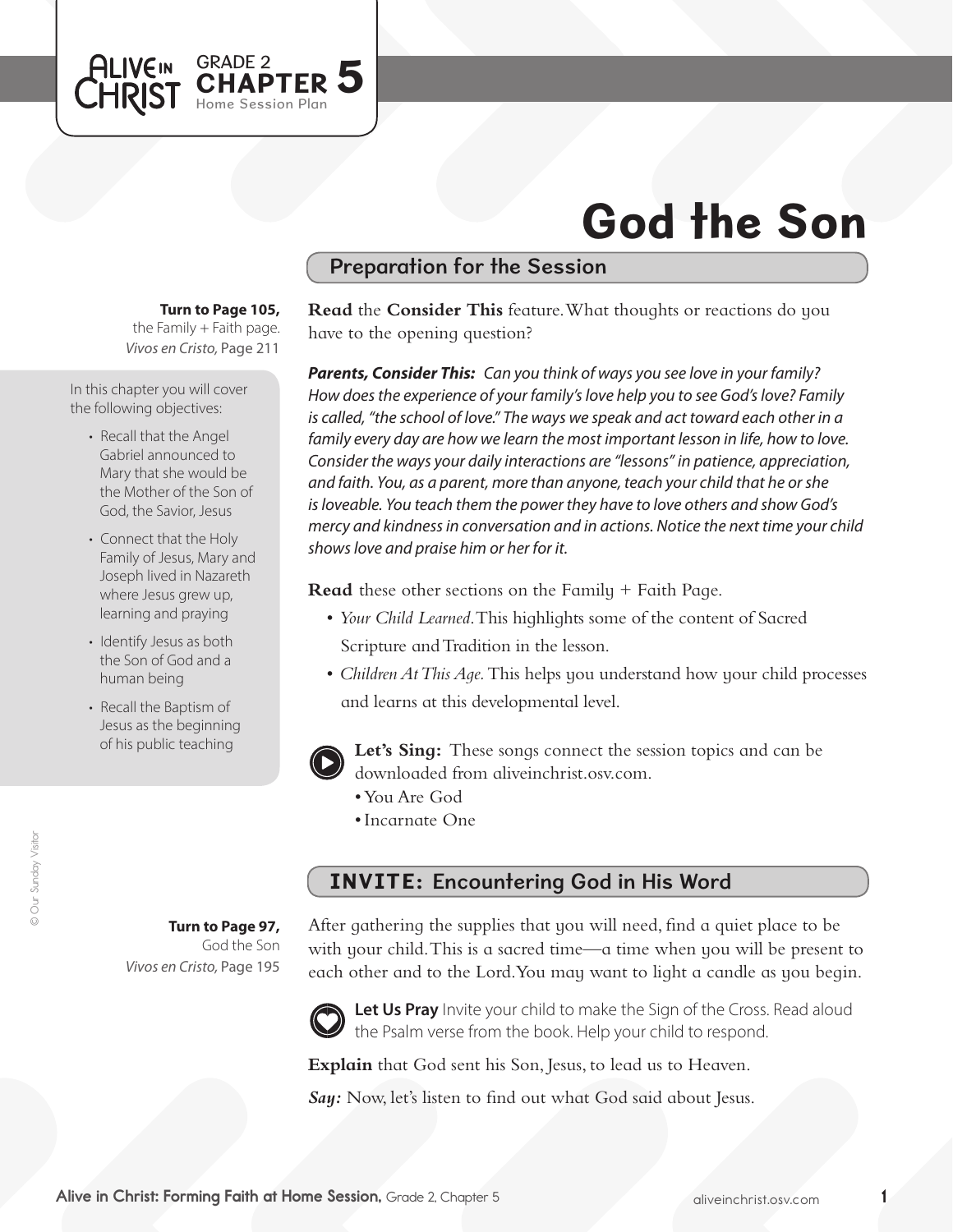**Guide** your child through the Preparing for God's Word Ritual you learned in the Introduction Session or play Track 1 of the Songs of Scripture CD.

- Proclaim God's Word in the Parchment Paper box on the page.
- Maintain several moments of silence.
- Ask: What did you hear God say to you today?

**Invite** your child to respond and also share what you heard.

Now, look at the *What Do You Wonder?* box.

Say: God tells us that Jesus is his Son. God is pleased with him and we should work to be like Jesus.

**Invite** your child to respond to the questions. Ask what else they might wonder about living in the way that Jesus wants us to.

### DISCOVER: Learning God's Truth

### **Turn to Page 98,**

A Savior is Born *Vivos en Cristo,* Page 197

### **Turn to Page 99,**

Announcing Jesus'Birth *Vivos en Cristo,* Page 199 **Read** the introductory paragraph aloud.Ask your child what special name they think God gave to his son.

**Read** the second paragraph aloud.

**Direct** your child to the Catholic Faith Words. As you slowly read the definitions for **Mary** and **angel**, have your child circle the unfamiliar words in the definitions.Ask what words were familiar and where he or she had heard them.



**Do** the gold-star activity.

**Read** the Scripture story to your child.Tell your child that God named his Son,"Jesus."

**Ask** your child why he or she thinks Mary agreed to become the Mother of Jesus. (she wanted to do God's will; it was a special honor)

**Have** your child do the Share Your Faith Activity.

*Parents, Consider This: According to the Gospel of Luke, the Angel Gabriel is the angel of the Lord with the important mission to announce to Mary that God had selected her to bear his Son. Gabriel's visit to Mary is called the Annunciation. The angel allowed Mary to know God's will. She embraced God's will and that has made all the difference in salvation history. We each, in our own small way, can change the world by seeking to know and follow God's will in our lives. In your family prayers this week ask for the knowledge and willingness to do God's will.*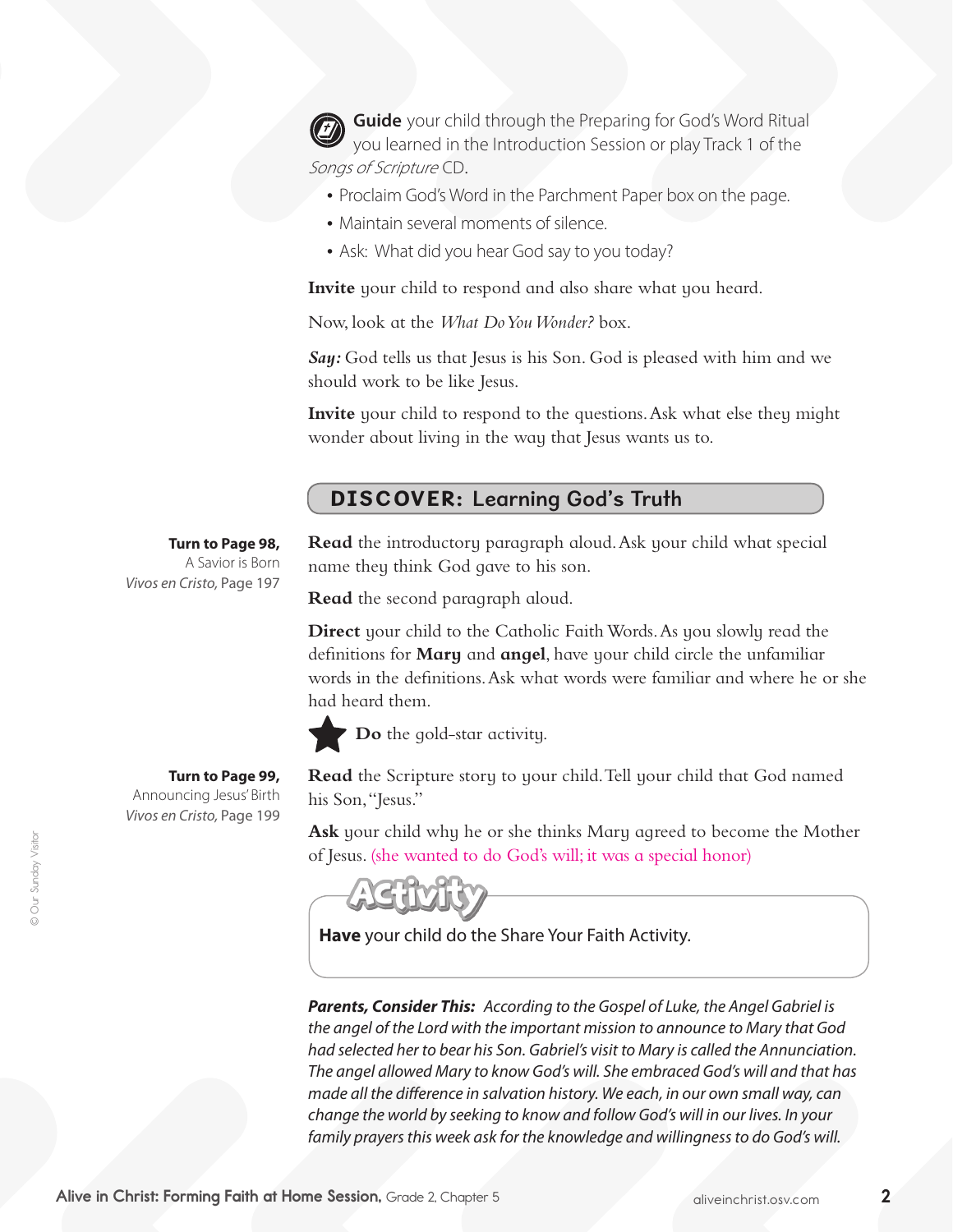**Remind** your child that Jesus is God's Son and he came to earth to be our Savior.

**Turn to Page 100,**  The Holy Family *Vivos en Cristo,* Page 201

**Ask** your child to tell you who they think Jesus lived with when he was growing up.

**Read** aloud the introductory paragraph, pointing out that Jesus, Mary, and Joseph are called the Holy Family.

**Ask** your child what might be happening in the picture on this page.



**Read** the Scripture story to your child or have your child read the story to you.

**Ask** them to respond to the final question.

**Turn to Page 101,** Jesus Begins His Work

*Vivos en Cristo,* Page 203

**Read** aloud the introductory paragraph.

Ask your child what John was doing? (teaching sinners to turn to God; baptizing people)



**Read** the Scripture story.

**Explain** that Jesus asked John to baptize him, not because he was a sinner, but because he wanted to set a good example for others.

**Read** the directions for the Connect Your Faith activity. Complete the activity.

*Parents, Consider This: Jesus did not need Baptism. He was God's beloved Son and was without sin. He allowed John to baptize him. This was an example of how Jesus chose to teach, through example. He showed leadership by being an example of how to love God. This is the way children learn to love God, from the example of parents. Each time your children see the ways you show reverence for God in your actions, they see you live the faith you are teaching them.*

# LIVE: Living Our Faith

### **Turn to Page 102,**

Our Catholic Life *Vivos en Cristo,* Page 205

**Discuss** the question,"What does Jesus teach us about loving God and others?"

**Read** the introductory paragraphs.

© Our Sunday Visitor

© Our Sunday Visitor